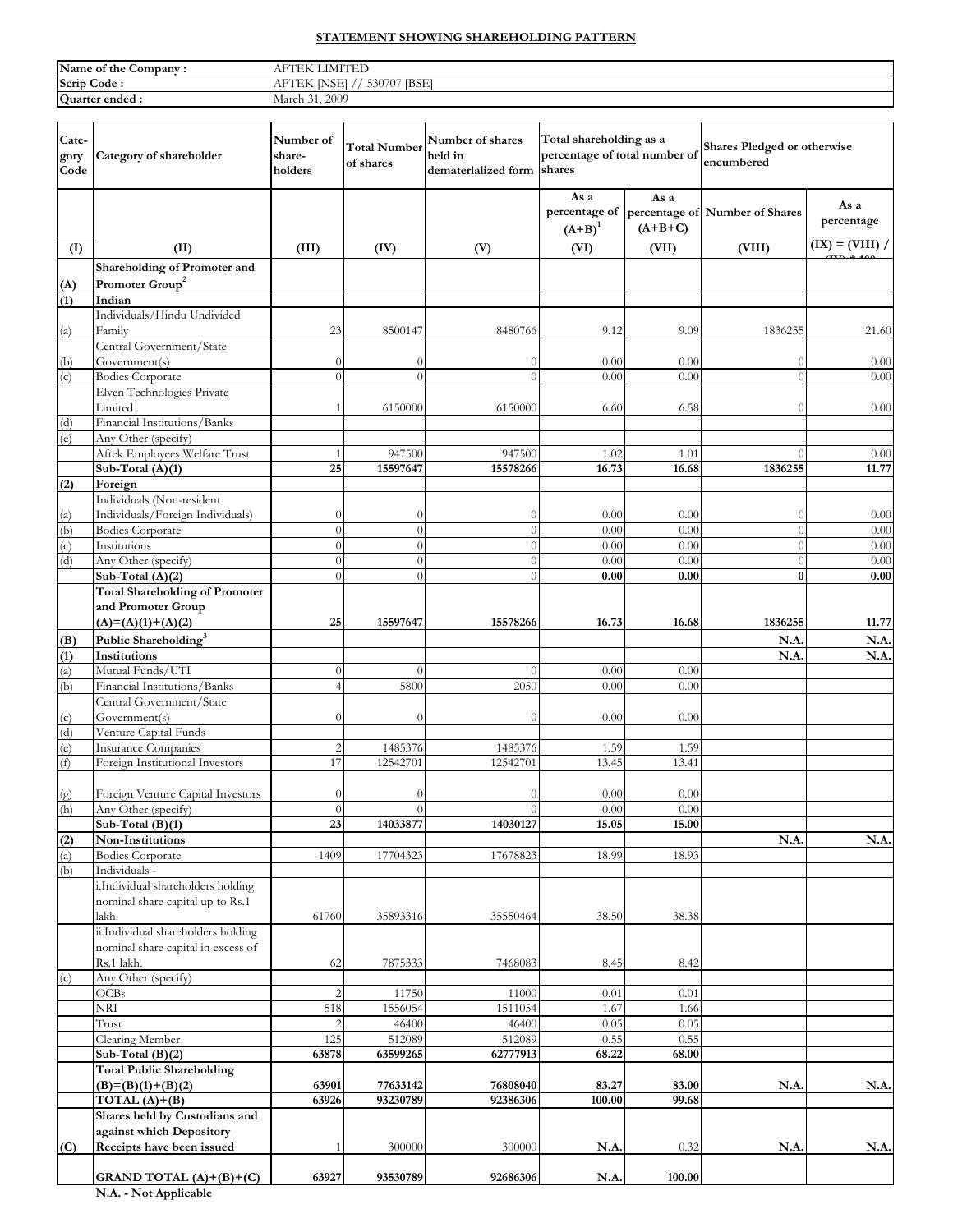| (I)(b) | "Statement showing Shareholding of persons belonging to the category "Promoter and Promoter Group" |  |
|--------|----------------------------------------------------------------------------------------------------|--|
|        |                                                                                                    |  |

| Sr.No. | Name of the shareholder               |               | <b>Total Shares held</b>                   | Shares pledged or otherwise encumbered |                                 |                                                                    |
|--------|---------------------------------------|---------------|--------------------------------------------|----------------------------------------|---------------------------------|--------------------------------------------------------------------|
|        |                                       | <b>Number</b> | As a % of grand total<br>$(A) + (B) + (C)$ | <b>Number</b>                          | As a percentage                 | As a % of grand<br>total $(A) + (B) + (C)$<br>of sub-clause (I)(a) |
| (I)    | (II)                                  | (III)         | (IV)                                       | (V)                                    | $(VI) = (V) /$<br>$(III) * 100$ | (VII)                                                              |
|        | 1 KUNJANA BROOTA                      | 66752         | 0.07                                       | 16671                                  | 24.97                           | 0.02                                                               |
|        | 2 POURNIMA NITIN SHUKLA               | 19957         | 0.02                                       | $\Omega$                               | 0.00                            | 0.00                                                               |
|        | 3 MAHESH CHANDER BROOTA               | 140968        | 0.15                                       | 0                                      | 0.00                            | 0.00                                                               |
|        | 4 SUVIRA BHANDARI                     | 14037         | 0.02                                       | $\overline{0}$                         | 0.00                            | 0.00                                                               |
|        | 5 POONAM MUKUL DALAL                  | 43050         | 0.05                                       | 0                                      | 0.00                            | 0.00                                                               |
|        | 6 MUKUL DALAL                         | 304965        | 0.33                                       | $\Omega$                               | 0.00                            | 0.00                                                               |
|        | 7 HUMNABADKAR ASHUTOSH VINAYAK        | 1246225       | 1.33                                       | 85000                                  | 6.82                            | 0.09                                                               |
|        | 8 VARSHA MALEKAR                      | 5250          | 0.01                                       | $\Omega$                               | 0.00                            | 0.00                                                               |
|        | 9 GAUTAM BROOTA                       | 20925         | 0.02                                       | $\mathbf 0$                            | 0.00                            | 0.00                                                               |
|        | 10 RAKESH CHANDER BROOTA              | 25187         | 0.03                                       | $\Omega$                               | 0.00                            | 0.00                                                               |
|        | 11 PRABHA MOHAN DHURU                 | 20375         | 0.02                                       | $\mathbf 0$                            | 0.00                            | 0.00                                                               |
|        | 12 MEERA RANJIT DHURU                 | 19875         | 0.02                                       | $\Omega$                               | 0.00                            | 0.00                                                               |
|        | <b>13 CHARUHAS VASANT KHOPKAR</b>     | 619875        | 0.66                                       | $\Omega$                               | 0.00                            | 0.00                                                               |
|        | 14 RANJIT MOHAN DHURU                 | 1266653       | 1.35                                       | 776899                                 | 61.33                           | 0.83                                                               |
|        | 15 RAVINDRANATH UMAKANT MALEKAR       | 1383750       | 1.48                                       | $\Omega$                               | 0.00                            | 0.00                                                               |
|        | 16 SAVE SANDIP CHINTAMANI             | 1283441       | 1.37                                       | 236435                                 | 18.42                           | 0.25                                                               |
|        | 17 NITIN KASHINATH SHUKLA             | 1344000       | 1.44                                       | 524250                                 | 39.01                           | 0.56                                                               |
|        | 18 SAVE SNEHA                         | 32837         | 0.04                                       | $\Omega$                               | 0.00                            | 0.00                                                               |
|        | 19 SUJATA ASHUTOSH HUMNABADKAR        | 375           | 0.00                                       | $\Omega$                               | 0.00                            | 0.00                                                               |
|        | 20 VINAYAK APPARAO HUMNABADKAR        | 40225         | 0.04                                       | $\Omega$                               | 0.00                            | 0.00                                                               |
|        | 21 PROMOD BROOTA                      | 599125        | 0.64                                       | 197000                                 | 32.88                           | 0.21                                                               |
|        | 22 CHINTAMANI H SAVE                  | 300           | 0.00                                       | 0                                      | 0.00                            | 0.00                                                               |
|        | 23 PRADIP CHINTAMANI SAVE             | 2000          | 0.00                                       | $\Omega$                               | 0.00                            | 0.00                                                               |
|        | 24 AFTEK EMPLOYEES' WELFARE TRUST     | 947500        | 1.01                                       | $\mathbf 0$                            | 0.00                            | 0.00                                                               |
|        | 25 ELVEN TECHNOLOGIES PRIVATE LIMITED | 6150000       | 6.58                                       | $\Omega$                               | 0.00                            | 0.00                                                               |
|        |                                       |               |                                            |                                        |                                 |                                                                    |
|        | Total                                 | 15597647      | 16.68                                      | 1836255                                | 11.77                           | 1.96                                                               |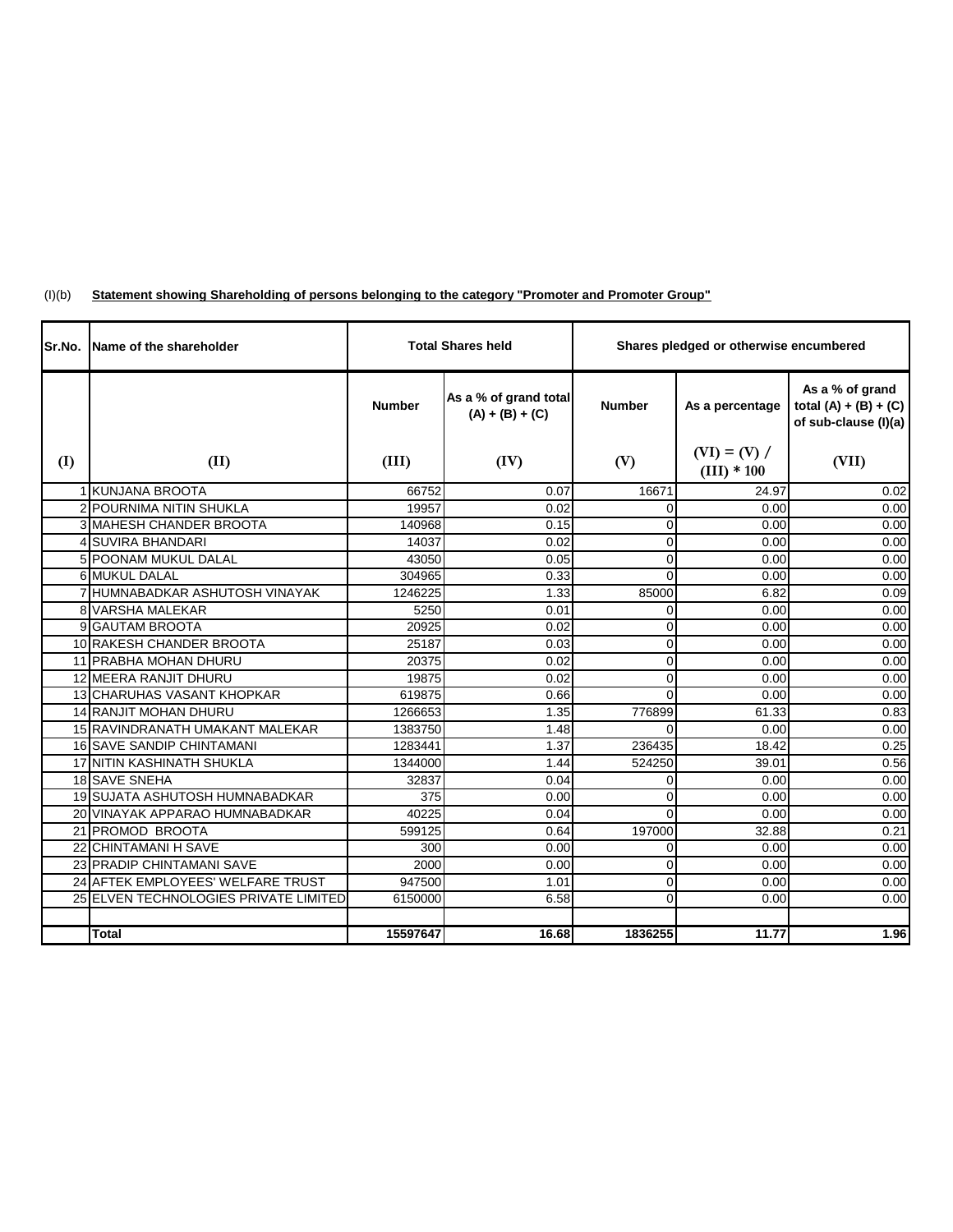$(l)(c)$ **Statement showing Shareholding of persons belonging to the category "Public" and holding more than 1% of the total number of shares**

| Sr.No. | Name of the shareholder          | <b>Number of shares</b> | Shares as a percentage of total<br>number of shares {i.e., Grand<br>Total (A)+(B)+(C) indicated in<br>Statement at para (I)(a) above} |
|--------|----------------------------------|-------------------------|---------------------------------------------------------------------------------------------------------------------------------------|
|        | 1 RELIGARE SECURITIES LTD        | 1846921                 | 1.97                                                                                                                                  |
|        | 2 SWISS FINANCE CORPORATION (MAU | 5121498                 | 5.48                                                                                                                                  |
|        | 3 GOLDMAN SACHS INVESTMENTS (MAU | 3844117                 | 4.11                                                                                                                                  |
|        | 4 CREDIT SUISEE (SINGAPORE) LIMI | 1784214                 | 1.91                                                                                                                                  |
|        |                                  |                         |                                                                                                                                       |
|        | <b>TOTAL</b>                     | 12596750                | 13.47                                                                                                                                 |